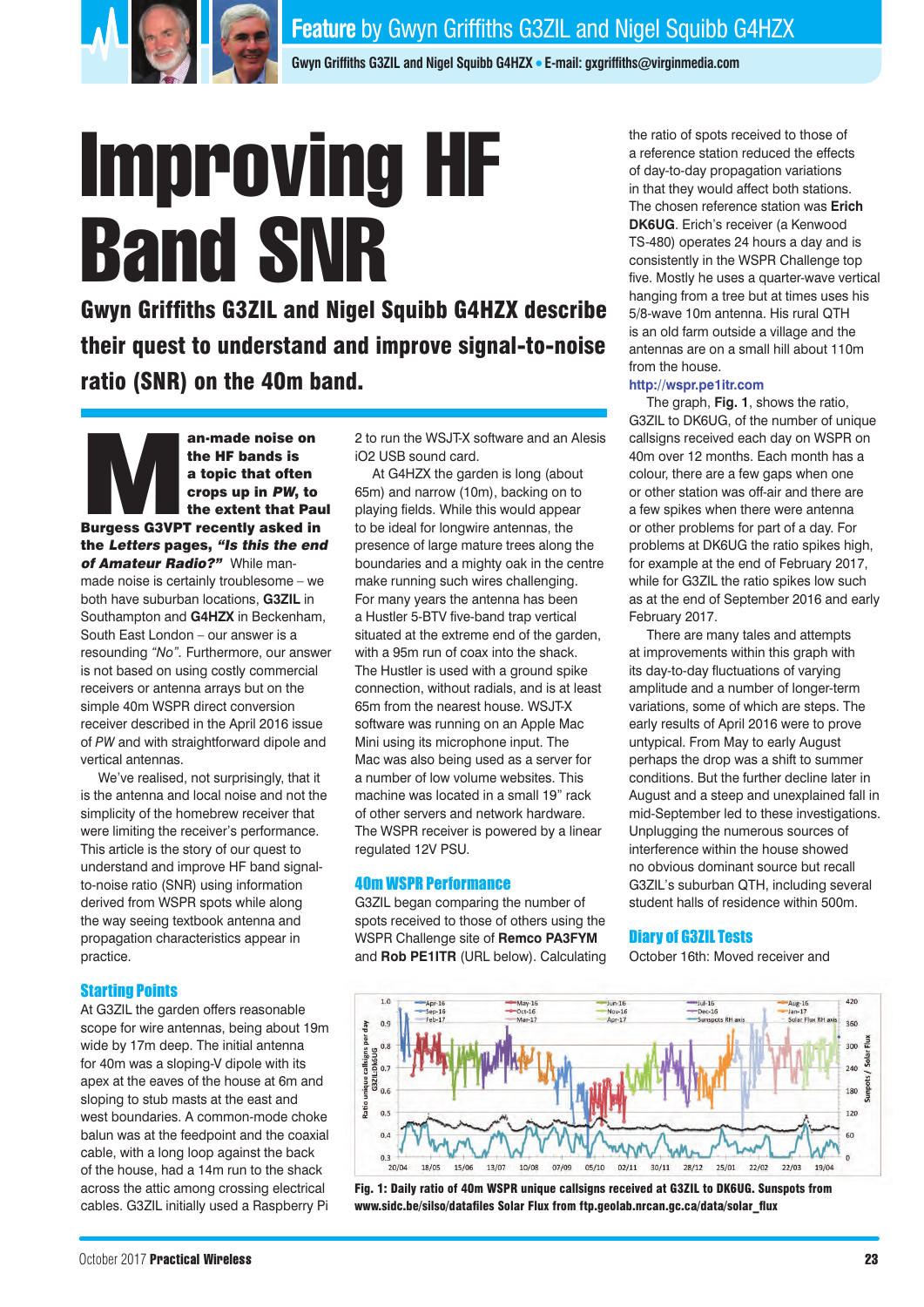Raspberry Pi out of the house, powered by batteries. Low dipole at 1.5m running north-south alongside then away from the side of the house – no improvement.

October 27th: Moved receiver and Pi to shed, as far as possible from the house, powered via separate linear regulators from 12V battery float-charged by DC supply via buried armoured cable. Low dipole running east-west parallel to house – improved for one day. 30m version of receiver installed in the shed with an inverted-V antenna some 2m away from the 40m low dipole.

November 2nd: Homebrew charge controller was oscillating, fixed, added common mode chokes on incoming and regulated DC supplies, added earth connection to coax screen at receiver input via 0.6m of wire to 1.2m earth rod of 15mm copper pipe – marked improvement. Raised centre of the low dipole to 4m, ends still at 1.5m – additional small improvement.

December 4th: Day-night temperature changes were resulting in crystal oscillator frequency changes of typically 25Hz. Changed the local oscillator to a QRP Labs Si5351A synthesiser with a Fox 924B 27MHz TXCO controlled over I2C by an Arduino Nano.

December 22nd: One leg of the dipole broke at the centrepiece during a storm, fixed on the 24th.

December 26th: Very strong E layer with many short-skip spots, best performance for five months.

December 28th: Changed from Raspberry Pi 2 to 3 – less noise on 30m, 40m no change.

January 7th: Added ferrite common mode choke to the power lead of (son's) recently acquired internet TV box.

January 20th: 20m version of receiver installed with delta loop antenna 3m from low dipole.

February 8th: Dipole damaged when G3ZIL away, one leg on ground.

February 14th: Repaired dipole, removed 20m WSPR receiver and its antenna. Two poor days due to interference – ARRL CW contest.

March 2nd: 30m WSPR receiver and antenna removed.

March 8th to 11th: Testing 60m WSPR receiver in shed with antenna with one leg parallel to 40m low dipole – added to noise.

March 18th: Quarter-wave vertical antenna with six radials over 180˚ in place 3m away from dipole, 4m to one side of

centre. Sporadic tests with vertical and dipole via diplexer – worsened SNR.

April 8th: Retuned low dipole to resonance at 7.04MHz by adjusting length. May 10th: Removed vertical.

### Noise Measurements

From October 2016 occasional noise measurements were made at G3ZIL using a Rigol Spectrum Analyser DSA815 over a frequency range of 7.03 to 7.05MHz, averaging 50 scans with 100Hz resolution and a 10dB input attenuator. An encased Watson 50Ω dummy load showed ~53nV, well below the noise level with an antenna connected.

The noise from G3ZIL's sloping inverted-V, made mid-morning when the geomagnetic disturbance index at the Hartland Observatory, Devon was zero, was typically 2.5µV. For comparison, we can equate to an S-meter reading in a 2.5kHz bandwidth: 2.5µV in 100Hz is 12.5µV in 2.5kHz (square root of the ratio of bandwidths), which on an S-meter scale of S9=50µV and 6dB per division is S7.

The screenshot, **Fig. 2**, shows typical measured noise with the low dipole in mid-April 2017 under similar conditions at 0.68µV, equivalent to S5 in a 2.5kHz bandwidth. In this plot the X-axis divisions are 200Hz, the peak between 7.0400 and 7.0402MHz represents the average level within the 100Hz bandwidth of

the spectrum analyser of several 6Hz bandwidth WSPR signals at the time of measurement. Hence the noise measurement is made slightly outside the WSPR band where there were no signals. As a further comparison, the typical 100Hz bandwidth noise for a quarter-wave vertical with six radials over 180˚ in these conditions was 2.2µV.

### Vertical and Dipole Comparisons

With G3ZIL and G4HZX using essentially the same *PW* receiver, we thought we could learn from comparisons between the performance of the low dipole at G3ZIL and the vertical at G4HZX. Spots from the two stations were downloaded from the online WSPR database into an SQLite database at G3ZIL and only those reports of the same station at the same time selected for analysis. So far we have looked at how the SNR difference varies with soil moisture, time of day, distance and with changes at each station.

## SNR and Soil Moisture

The characteristics of a vertical monopole working with a ground spike depend on the electrical conductivity and permittivity of the surrounding area. Horizontal dipole antennas at low heights (<0.1 of a wavelength) are also affected by these ground parameters but to a lesser extent. A prolonged dry spell during April 2017



Fig. 2: Spectrum of signals at G3ZIL from 7.039 to 7.041MHz, average of 50 scans at 100Hz bandwidth for the low dipole.



Fig. 3: SNR differences between G3ZIL (horizontal low dipole) and G4HZX (vertical monopole) on 40m with daily soil moisture at Rothamsted (blue squares).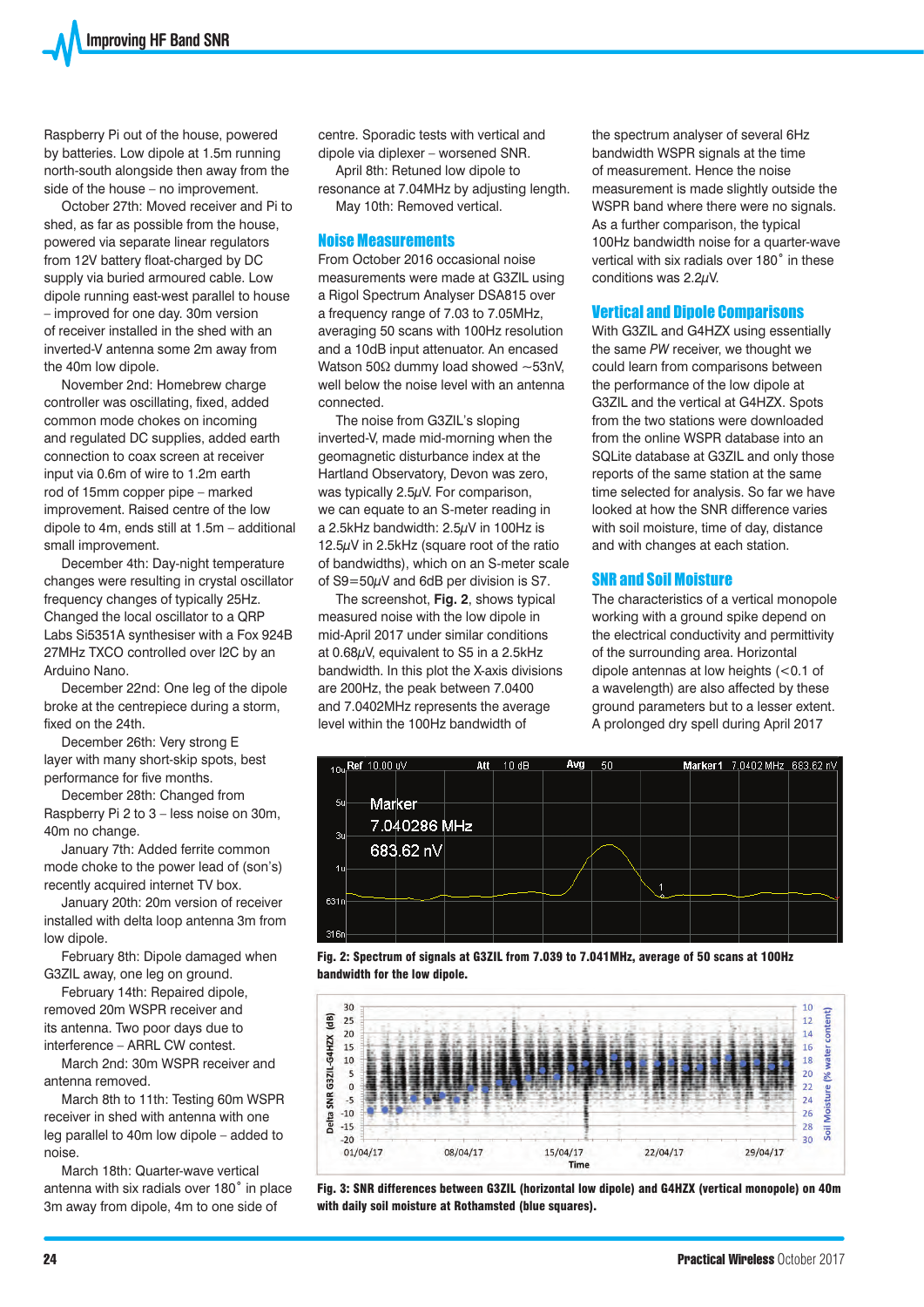

provided a good opportunity for us to study the SNR difference of G4HZX on London clay and G3ZIL, Southampton, also on clay, with soil moisture as a proxy for conductivity/permittivity. Soil moisture data is from Rothamsted, Hertfordshire where the ground is clayey loam [Acknowledgement: The soil moisture data is owned by NERC – Centre for Ecology & Hydrology and is used here under licence. © Database Right/Copyright NERC – Centre for Ecology & Hydrology. All rights reserved.]

The plot, **Fig. 3**, shows the SNR difference with date/time based on our WSPR reports on 40m. On average there are some 2,000 spots each day, mostly from Europe during the day and from North America during the night. The daily soil moisture, as a percentage of water content, is shown as blue squares.

There is a trend for the SNR difference to increase over the first two weeks of April and our hypothesis is that this was because reduced soil moisture adversely affected the performance of the vertical antenna at G4HZX. The trend from April 1st to 15th is very clear when the SNR difference is averaged over a day and plotted against soil moisture, the blue points in **Fig. 4**. For April 16th to 30th, the relationship had altered – see the red points in Fig. 4. We surmise that while Rothamsted soil moisture was a good proxy for soil conductivity in Kent during April 1st to 15th as the soil was drying out with essentially no rain, patchy rain across the South East on April 16th made the Rothamstead data a poorer proxy.

A good test of a hypothesis is whether it can explain the converse – in our case whether the SNR difference between dipole and vertical decreases after it rains and the soil moisture increases. We have taken average daily rainfall data from St James' Park and Northolt, London and





Fig. 6: Density contours of SNR difference G3ZIL–G4HZX April 5th to 7th 2017.

Kenley, Surrey as a fair measure of rainfall at Beckenham. To be sure that our findings relate to the performance of the vertical at G4HZX, **Fig. 5**, shows the SNR differences between G4HZX and two stations, G3ZIL and **Graham G4CPD** in rural Yorkshire using the ZS6BKW version of the G5RV antenna at 30ft (9.2m). Our interpretation of Fig. 5 is that with no rain since May 4th, the initial rise in SNR difference is from drying out at G4HZX, 3mm of rain over the three days May 12 to 14th halted this drying out, 3.5mm of rain on May 15th reversed the trend, with SNR difference declining further following rain on May 17th to 19th. The subsequent dry spell led to a plateau from May 24th, with the SNR difference increasing from May 28th before declining after the rain on May 29th.

In mid-June three radials placed on the soil surface were added to the vertical at G4HZX. In stark contrast to the clear relationship between daily average SNR difference and Rothamsted soil moisture between April 1st and 15th, Fig. 4, there was no significant correlation during the dry spell June 13th to 27th (the correlation coefficient squared was 0.063). Adding even three radials has effectively removed

the dependence on soil moisture for good performance from the vertical.

### SNR and Time of Day

Seen as a banding of the mass of data points in Fig. 3 is a daily pattern to the SNR difference. This reflects the different elevation angle responses of the vertical and horizontal antennas as WSPR spots from stations at different distances are received. **Fig. 6** draws out this pattern, showing the SNR difference against time of day for April 5 to 7th (where 0.5 is midday). The contours give a good representation of the density of points from mauve for sparse to red for the highest concentration of points. Note that we should wrap this flat plot into a cylinder so that 0 meets 1 (both being midnight).

From about 0.9 (2130UTC) a minor rise with two peaks appears and wraps round to the early hours – here the SNR difference is negative. These two peaks, at about −3dB, show the vertical at G4HZX to be outperforming the dipole at G3ZIL. This is understandable given that most signals are from North America during this time and the vertical has a better low angle response than the dipole. The